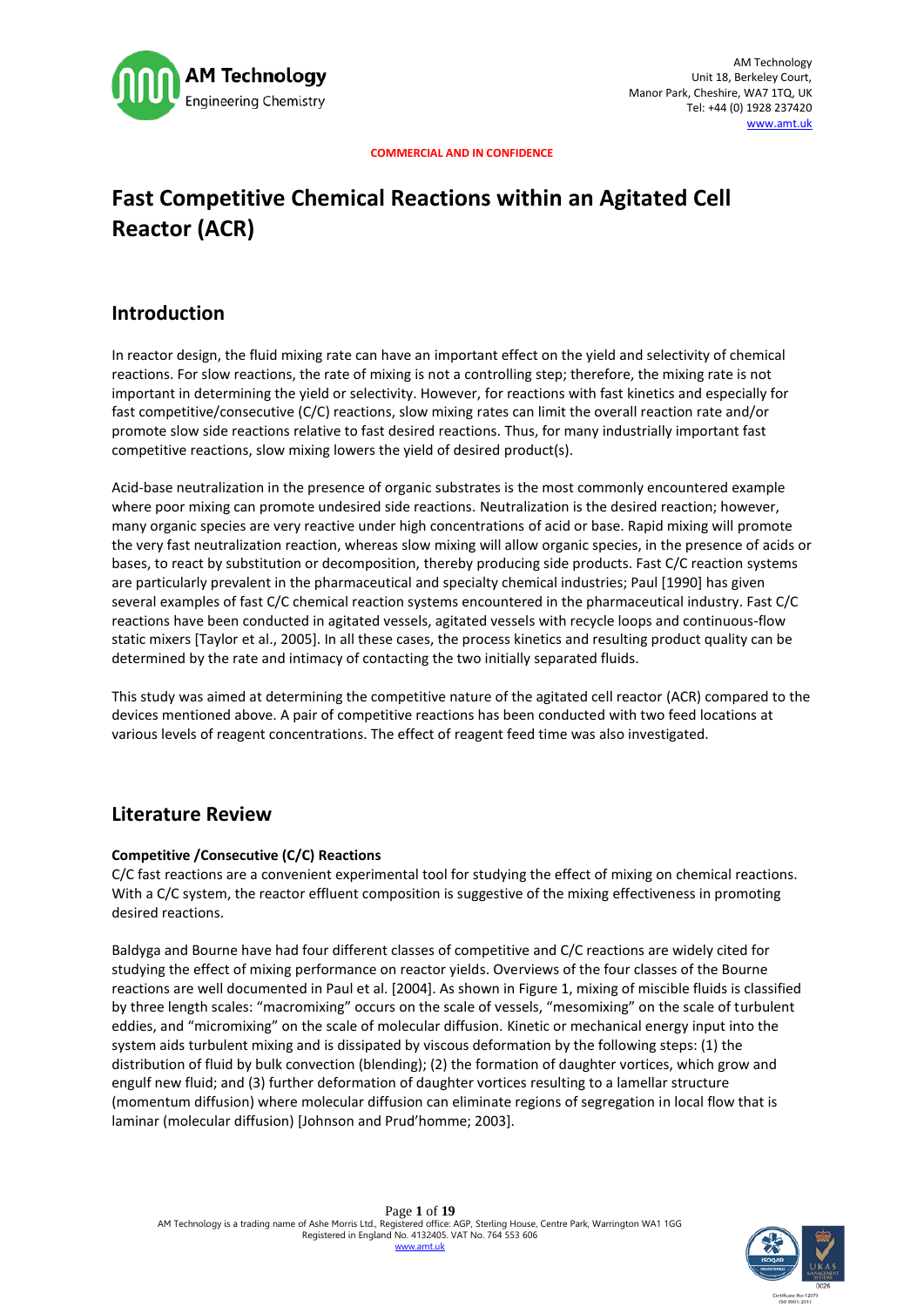



**Figure 1.**Fluid mixing processes from large to small scales

Portion of graphics for all length scales are from Johnson and Prud'homme [2003].

We can take advantage of the sensitivity and flexibility of chemical reactions in determining the appropriateness the range of equipment types highlighted in this study and expressions for characteristic mixing times obtained within each. Reactions with well defined kinetics are used to characterise the striation length scales and micromixing time [Johnson and Prud'homme; 2003]. The 3<sup>rd</sup> and 4<sup>th</sup> Bourne reactions was employed for this study, which is a hydrolysis of either ethyl chloroacetate (ECA) or dimethoxypropane (DMP) reacting in competition with the parallel neutralisation of sodium hydroxide and hydrochloric acid. The 3<sup>rd</sup> Bourne reaction is approximately 20 times slower than the  $4<sup>th</sup>$ . These particular schemes were chosen as they are suitable for use in agitated vessels and fast enough for pipeline mixers [Taylor et al., 2005].



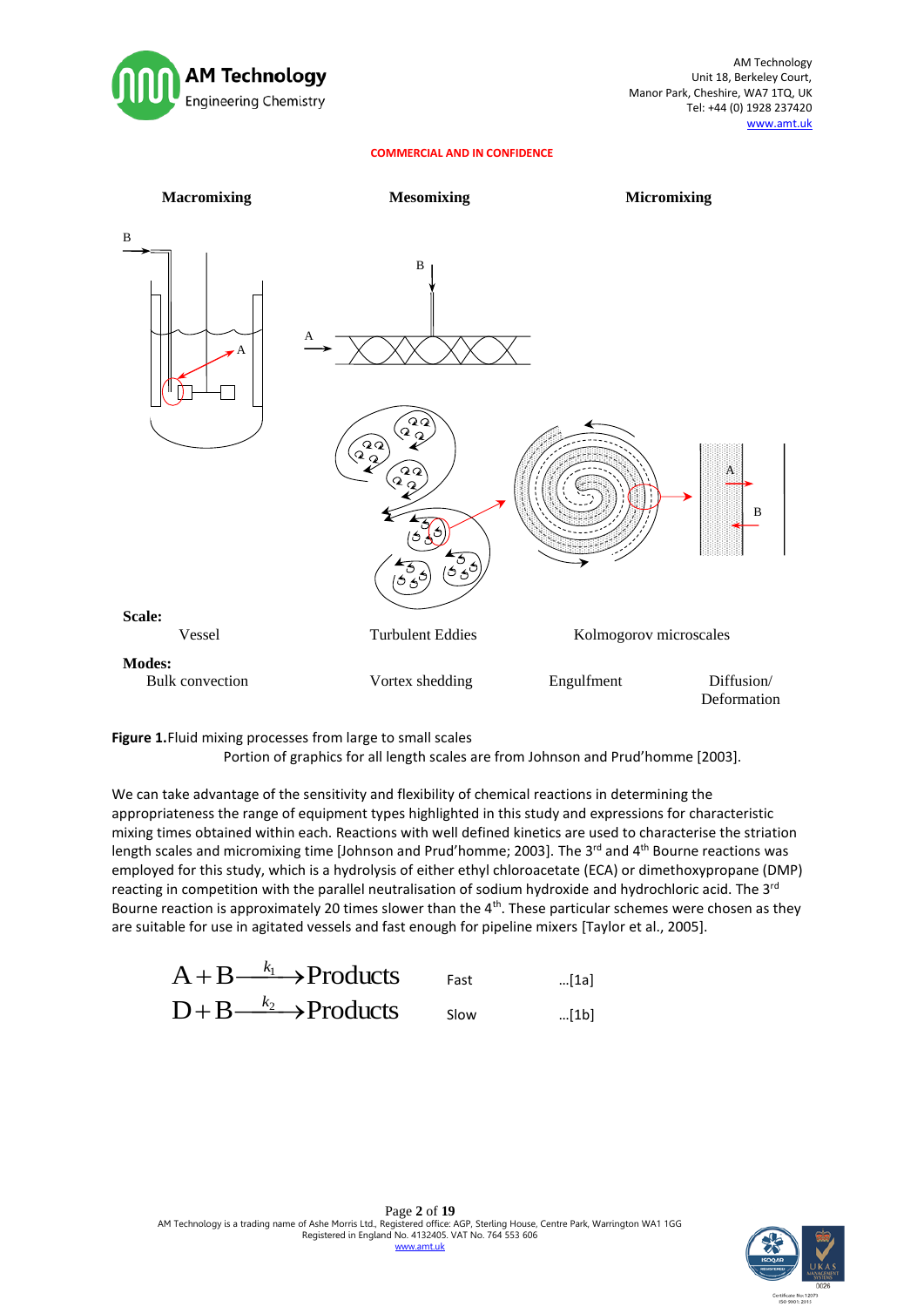

3 rd Bourne reaction:

# $HCl + NaOH \xrightarrow{k_1} NaCl + H_2O$  $CH_2CICOOC_2H_5 + NaOH\longrightarrow CH_2CICOONa+C_2H_5OH$ 4 th Bourne reaction:  $NaOH + HCl \xrightarrow{k_1} NaCl + H_2O$  $\rm CH_3C(OCH_3)_2CH_3 + H^+ \left( + H_2O \right)$  $\longrightarrow$ CH<sub>3</sub>COCH<sub>3</sub> + 2CH<sub>3</sub>OH + H<sup>+</sup>

Reaction in equation [1a] is inherently instantaneous ( $k_1 = 1.4 \cdot 10^8$ ) and only controlled by micromixing, irrespective of temperature and reagent concentrations. It is irreversible and fairly exothermic (Δ*h*<sup>1</sup> = -55.8 kJ·mol<sup>-1</sup>). Depending on the local alkaline concentration (for the 3<sup>rd</sup> Bourne reaction) in equation [1b] is relatively slow and therefore, insensitive to mixing or fast with a mixing-dependant yield. In the case of 4<sup>th</sup> Bourne reaction, the slower reaction is the acid catalysed hydrolysis of 2,2-dimethoxypeopane (DMP) to form one mole of acetone and two moles of methanol. The following Arrhenius kinetic expression was established for ambient temperature:

$$
k_2 = A_0 \cdot \exp^{\left(\frac{-E_a}{RT}\right)}
$$
...(2)

Where  $A_0 = 2.10^5$  m<sup>3</sup>·mol<sup>-1</sup>·s<sup>-1</sup> and  $E_a = 38.9$  kJ·mol<sup>-1</sup> for the 3<sup>rd</sup> Bourne reaction and 7.32·10<sup>7</sup> m<sup>3</sup>·mol<sup>-1</sup>·s<sup>-1</sup> and 46.2 kJ·mol<sup>-1</sup> for the 4<sup>th</sup> Bourne reaction. These reactions are also irreversible, and is weakly endothermic (Δ*h*<sub>2</sub>  $= 18$  kJ $\cdot$ mol<sup>-1</sup>). It is worth noting that both reactions are of second order.

A simple illustration of why these reactions are mixing sensitive is given in Figure 2, by cases: (a) When characteristic mixing time, *τ*m, is small relative to the characteristic reaction time, *τ*r, of the slow reaction. Here the reaction kinetics approach the homogeneous condition, and since *k*<sup>1</sup> » *k*2, the fractional yield of the slow reaction, *X*, is negligible; (b) When the mixing time of reactants is comparable to *τ*r, unequal molar ratios exists locally during the reaction. In the interfacial region, reactant A will immediately react with B leaving reactant A depleted locally relative to D. However, reactant D continues to diffuse towards B and has the opportunity to react, therefore *X* is no longer negligible.



Figure 2.Illustration of micromixing effects on 2<sup>nd</sup> order consecutive/competitive reactions.

a) Rapid mixing gives negligible conversion of slow reaction; b) detectible conversion led to striations of reactant streams due to mixing.

**NB**: Reactant B is mixed with a stream of reactants A and D, all at equi-molar.

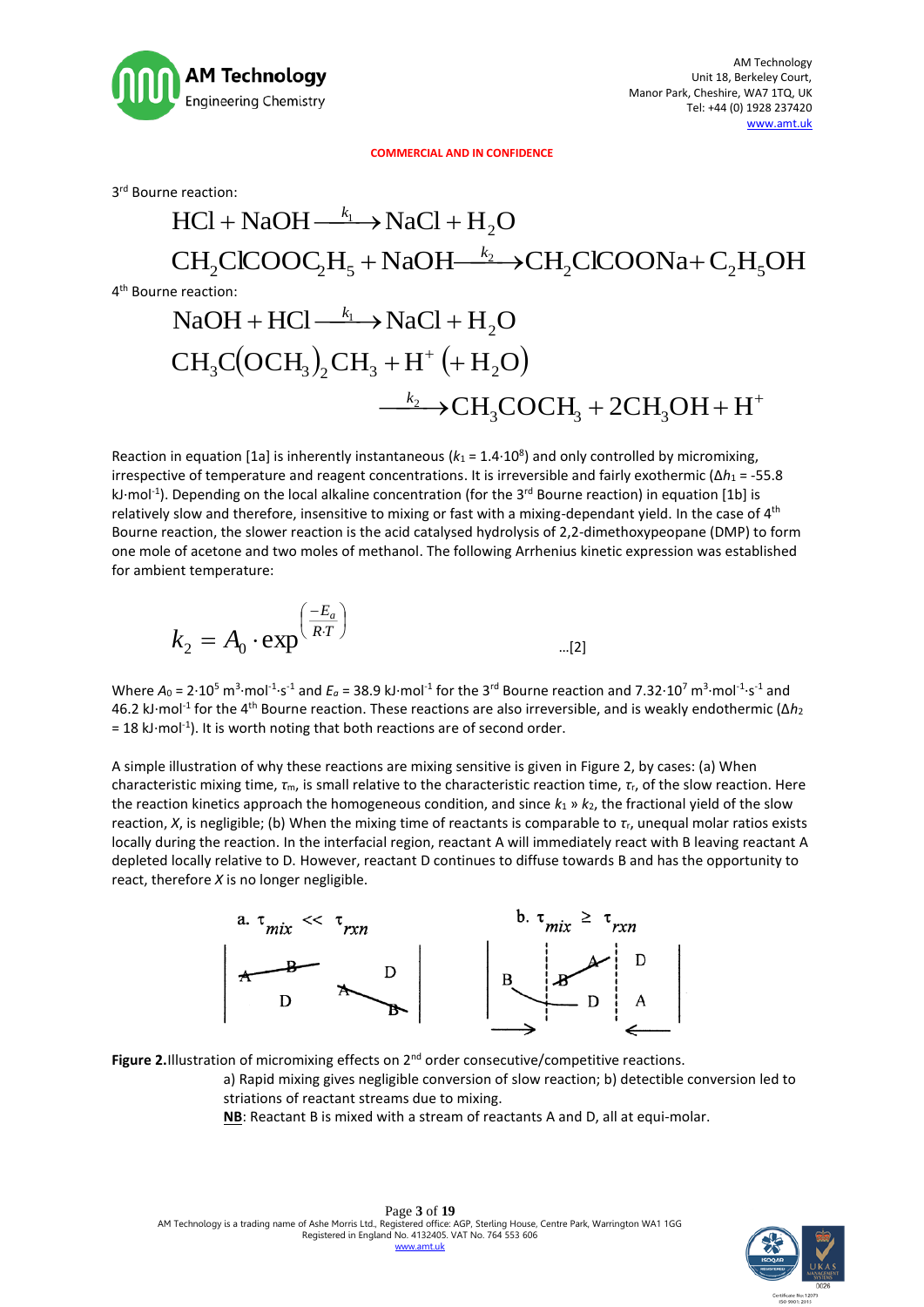

The characteristic reaction time, *τ*r, can be expressed as the pseudo first-order time constant of the slow reaction [Baldyga and Pohorecki; 1995]:

$$
\tau_r = \frac{1}{k_2 \cdot C_{\text{B},0}} \tag{3}
$$

Where the initial concentration of reactant B is the average after mixing as if no reaction had occurred. The product distribution of species D,  $X_D$ , which varies from 0 to 1 is defined by the yield of products from the slow reaction relative to the limiting reagent B, that is;

$$
X_{\text{EtOH;MeOH}} = \frac{C_{\text{EtOHMeOH}} \cdot V_{\text{ACR}}}{mol_{\text{D},0}}
$$
 ... [4]

Where C<sub>EtOH; MeOH</sub> is the concentration of the products exiting the reactor for both reactions with  $mol_{D,0}$  as the initial mols of D entering the system. The yields of the slow reaction products are indicative of the level of mixing. If instantaneous mixing is achieved, none of the D will be reacted. Overall, this is a slow reaction, ideal for in view of studying for a wide range of residence times. Equal residence time is a key scale-up criterion when considering macromixing time scale.

# **Experimental Apparatus and Operating Conditions**

A schematic of the experimental setup is shown in Figure 3. The feeds to the reactor were supplied by a multichannel peristaltic pump with eight rollers having a flow range of 0.001-230 ml·min<sup>-1</sup>. Multiple volumetric flow ratios are achievable by attaching tubing's of different internal diameters to the same pump head, i.e. 10:1 and 49.5:1 (main to side) ratios were used in this study. The pump speeds were calibrated prior to each experimental run. The flow rate for the main stream and the injected stream were controlled by specifying a fixed volume to be pumped within a given period of time. The amount of pumped fluids were measured with electronic scales and corroborated. The analysis of the reaction products was performed using a Hewlett-Packard model XXXX series XX gas chromatography (GC) with flame ionization detectors. The GC column was a XX m capillary, which had a XX mm internal diameter. Samples were analysed for ethanol and methanol from the 3<sup>rd</sup> and 4<sup>th</sup> Bourne reactions respectively. Samples were collected from the outlet at regular intervals for comparison. However, it was found that the handling of the ECA reaction is less versatile than the DMP reaction, because the minimum characteristic reaction time is limited by the solubility of ECA and the decomposition of ECA can be acid catalyzed prior to mixing the two streams. Thus, reaction solutions were used immediately after adding ethylchloroacetate and reaction effluent samples were immediately diluted with water to slow the reaction and quenched in ice until GC analysis for ethanol. The experimental protocol used for this reaction matches that of the DMP hydrolysis as described above.

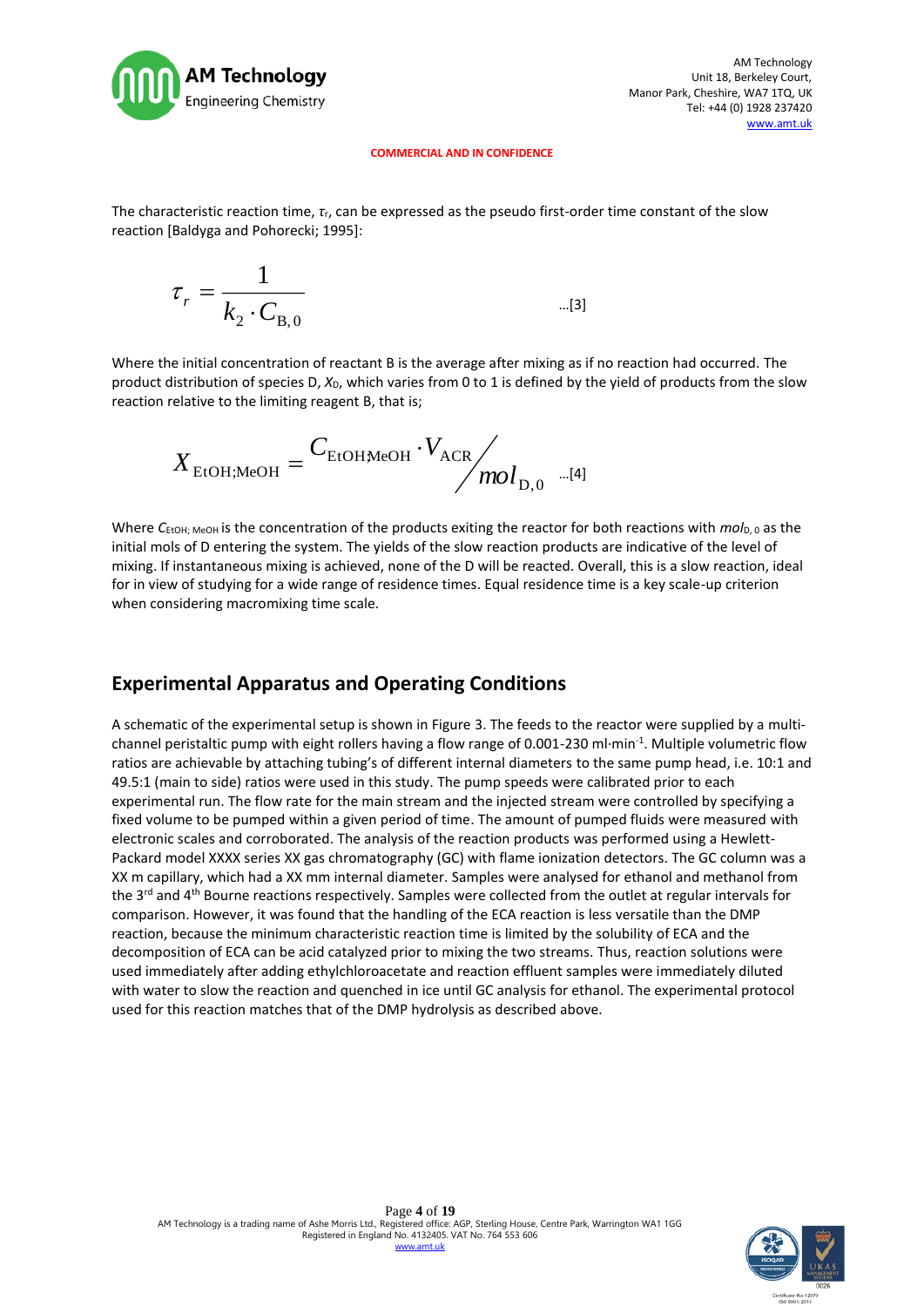



#### Figure 3. Process flow schematic of the experimental apparatus.

Three reactors were considered in this study, namely: the commonly used batch vessel with stirrer and the Kenics static helical element mixer (HEM), and finally the novel agitated cell reactor (ACR). These are further described below.

### *ACR*

The agitated cell reactor (ACR) consists of ten cylindrical cells in series, each separated by channels with dimensions 30x4x4 mm (Figure 4). The reactor is oriented in a vertical position and so these channels are to act as meso-scale plug flow reactors reducing the effect of back mixing. Each cell has an empty volume of 9.82 ml. Micromixing has a large influence on the product distributions in the reaction zone, a small region where reactants meet and react which deviate from the bulk concentrations [Baldyga et al.; 1998]. The ACR aims to promote micromixing by two means. First, employing agitation elements and second, through oscillation. The reactor is clamped to a mechanically driven arm oscillating the reactor in a lateral direction. This movement intern agitates free moving bodies (elements) within each cell. The volume of each cell can be controlled with displacement from the size of the element. A study is performed on an empty system and one with variable sized elements to suit for the second order nature of the reactions.

The cylindrical reaction cells are bored and the channels are etched into a block of PTFE, respectively. The PTFE block is then housed by a wetted hastelloy heat transfer surface on the rear side. The front side seals the system with borosilicate sight glasses. The injection feed enters either in the 1<sup>st</sup> cell or the 5<sup>th</sup> cell (midpoint), normal to the side surfaces (i.e. not edge surfaces) of the cell through stainless steel distributor ports. The main stream enters and exits via channels, similar to those connecting the cells.



**Figure 4.**agitated cell reactor (ACR)

Page **5** of **19** AM Technology is a trading name of Ashe Morris Ltd., Registered office: AGP, Sterling House, Centre Park, Warrington WA1 1GG Registered in England No. 4132405. VAT No. 764 553 606 [www.amt.u](http://www.amt/)k

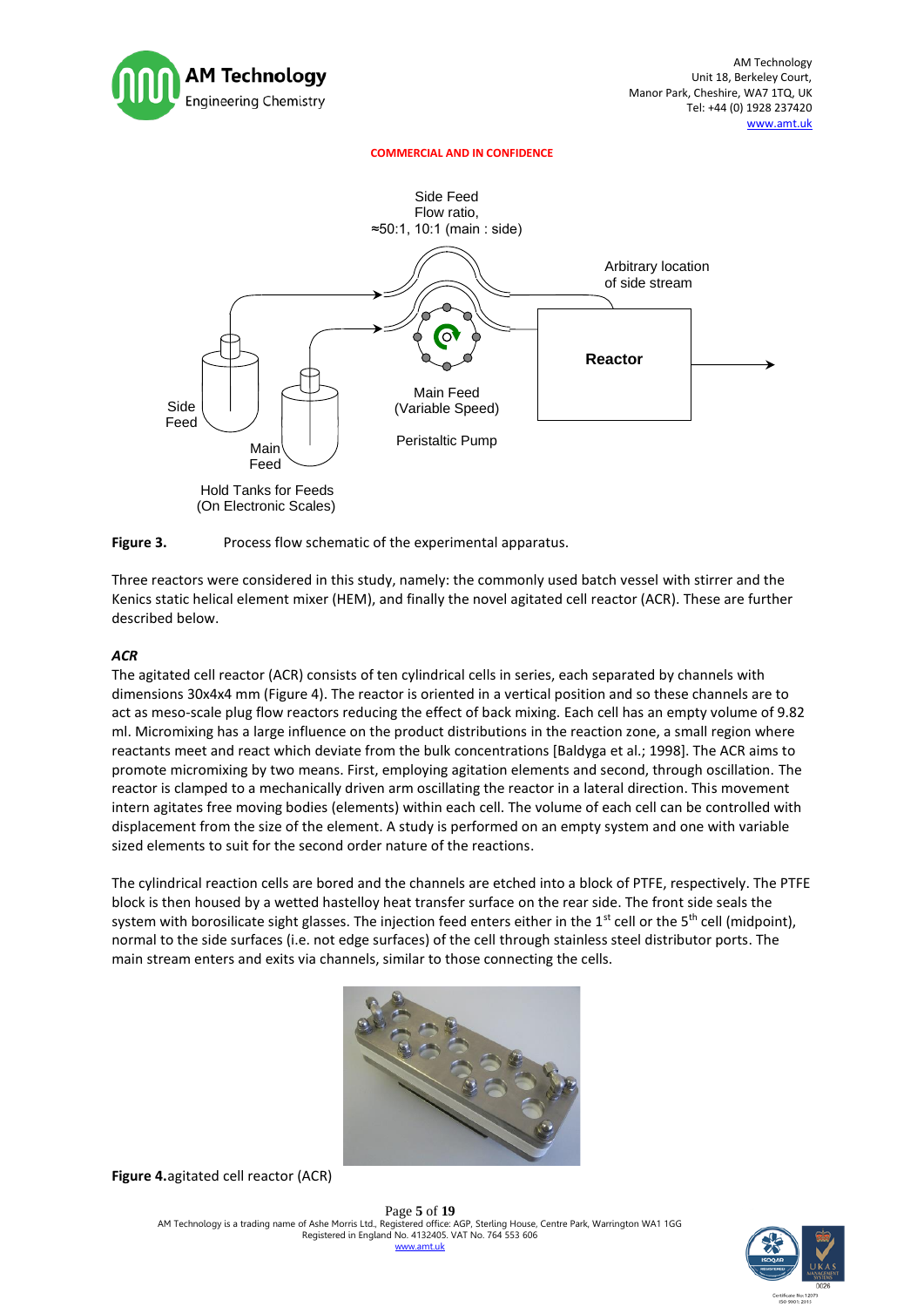

AM Technology Unit 18, Berkeley Court, Manor Park, Cheshire, WA7 1TQ, UK Tel: +44 (0) 1928 237420 [www.amt.u](http://www.amt/)k

**COMMERCIAL AND IN CONFIDENCE**

The residence time distribution was considered. Unlike static mixers the ACR applies intensive mixing independent to the flow rate. To appropriately characterise the limitations of the system, a typical range of residence times were considered (30 - 500 s; 5.748 - 95.55 ml·min<sup>-1</sup>). Interestingly, this will also give good understanding of back mixing and flow, especially as the system is orientated vertically with flow travelling upward, thus, working against gravity. A continuous operation of this nature at large residence times may also pose an issue.

### *Kenics HEM*

The Kenics static mixer, introduced in the mid-1960s, is a typical type of static mixer. These static mixers are commercially available in several configurations. This study used a 12-element Kenics HEM of diameter and element length of ¼ inch, thus an element length to diameter ratio of 1, which is depicted in Figure 5. The total length of the mixer is 72 mm, thus allowing for consideration of residence times ranging from 0.03 – 5 s.





#### *Batch Vessel with Stirrer*

Stirred vessels are among the most common reactors used in chemical process industries to carry out a variety of operations, like, homogenisation, gas dispersion, solid suspension, heat transfer, etc [Lin and Lee; 1997]. Over the years many studies have been made to investigate their micromixing characteristics Tipnis et al. [1994], Bourne and Yu [1994], and Nouri et al. [2008] to name a few. Therefore in order to provide a comprehensive study, a standard laboratory batch vessel, i.e. 2 L in capacity, as used in the process development phase within the pharmaceutical sector has been modelled for expected yields and compared to those experimentally found within the novel ACR and the Kenics mixer. A dynamic model has been developed within the gPROMS environment of a stirred tank reactor with a nominal volume of 1.932 L, equipped with a standard Rushton turbine and four baffles placed at 90° intervals (as seen in Figure 1). Both vessel height and diameter were set to 135 mm. The vessel was initially charged with reagents A and D, with reagent B being fed in. The feed in flow rate was manipulated so that the total residence time was 500 s.

The compositions of the main and side feeds with the volumetric flow ratios for all devices are summarised in Table 1.

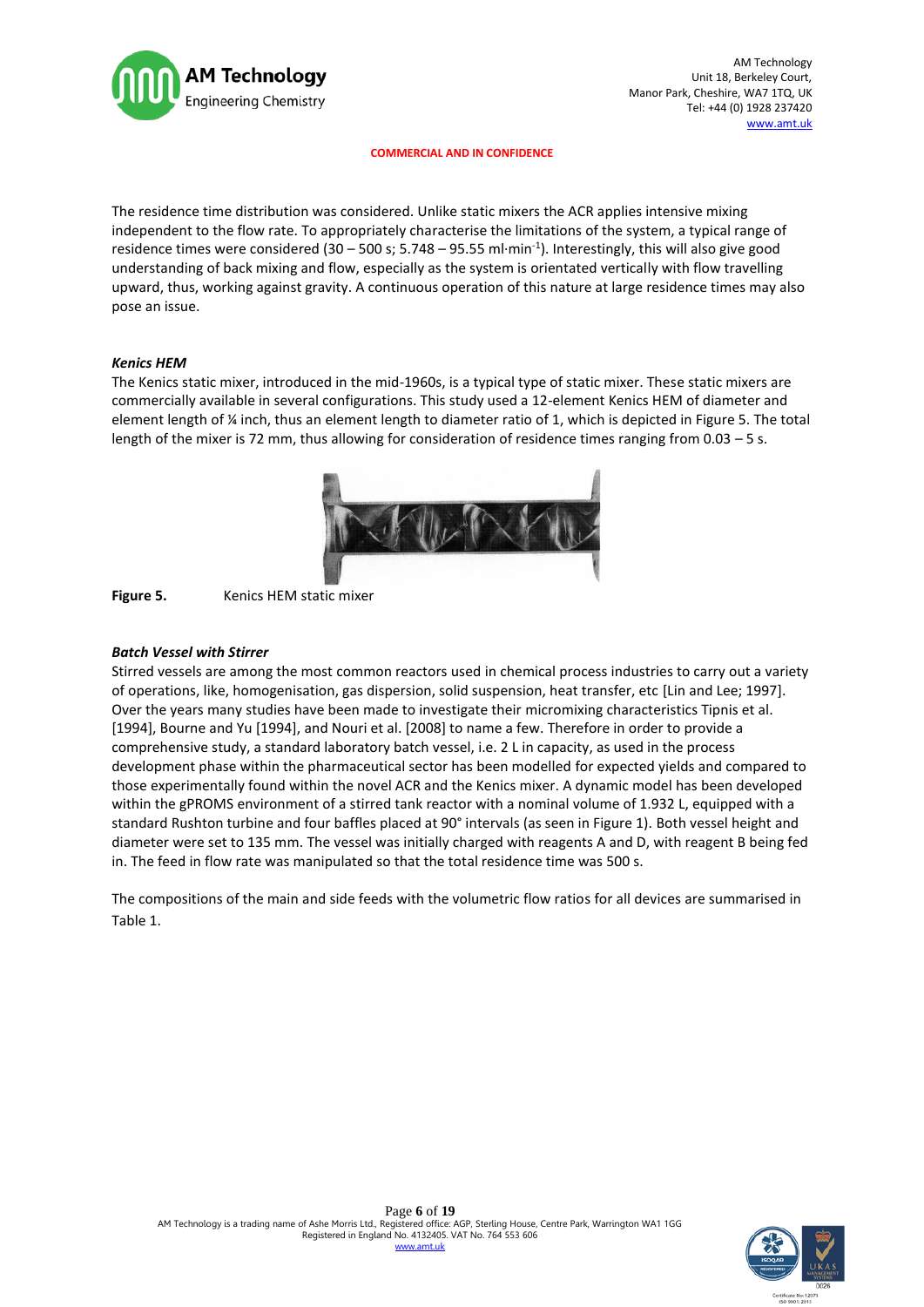

| Reaction                  | Feed | <b>Volumetric</b><br><b>Flow Ratio</b><br>(Main:Side) | <b>Material</b>           | <b>Inlet</b><br><b>Mass fraction</b> | Concentration<br>[mol/m3] |
|---------------------------|------|-------------------------------------------------------|---------------------------|--------------------------------------|---------------------------|
| 3 <sup>rd</sup><br>Bourne | Main |                                                       | Hydrochloric acid (HCl)   | 0.00328                              | 90                        |
|                           |      |                                                       | Ethyl Chloroacetate (ECA) | 0.01101                              | 90                        |
|                           | Side | 10:1                                                  | Sodium Hydroxide (NaOH)   | 0.03533                              | 900                       |
|                           |      | 49.5:1                                                |                           | 0.16291                              | 4455                      |
| 4 <sup>th</sup><br>Bourne | Main |                                                       | Sodium Hydroxide (NaOH)   | 0.007997                             | 200                       |
|                           |      |                                                       | Dimethoxypropane (DMP)    | 0.02082                              | 200                       |
|                           | Side | 10:1                                                  | Hydrochloric acid (HCl)   | 0.0722                               | 2000                      |
|                           |      | 49.5:1                                                |                           | 0.3425                               | 9900                      |

**Table 1.** Compositions for various main to side volumetric flow ratios

**NB:** In order to enhance the solubility of DMP in water, the solutes are dissolved in a solvent that is 25 wt.% ethanol.

# **Discussion of the Results**

Here we will discuss operation parameters that influence on the yield of slow products, *X*.

### **Effect of Residence Time**



**Figure 6.** Yield of slow reactions ( $X<sub>EtoH</sub>$ ;  $X<sub>MeOH</sub>$ ) vs. Residence time (τ) Legend: ACR (EtOH =  $\bigcirc$ ; MeOH =  $\bigcirc$ ), Kenics HEM static-mixer (EtOH =  $\diamond$ ; MeOH =  $\diamond$ ), batch vessel (EtOH =  $\square$ ).

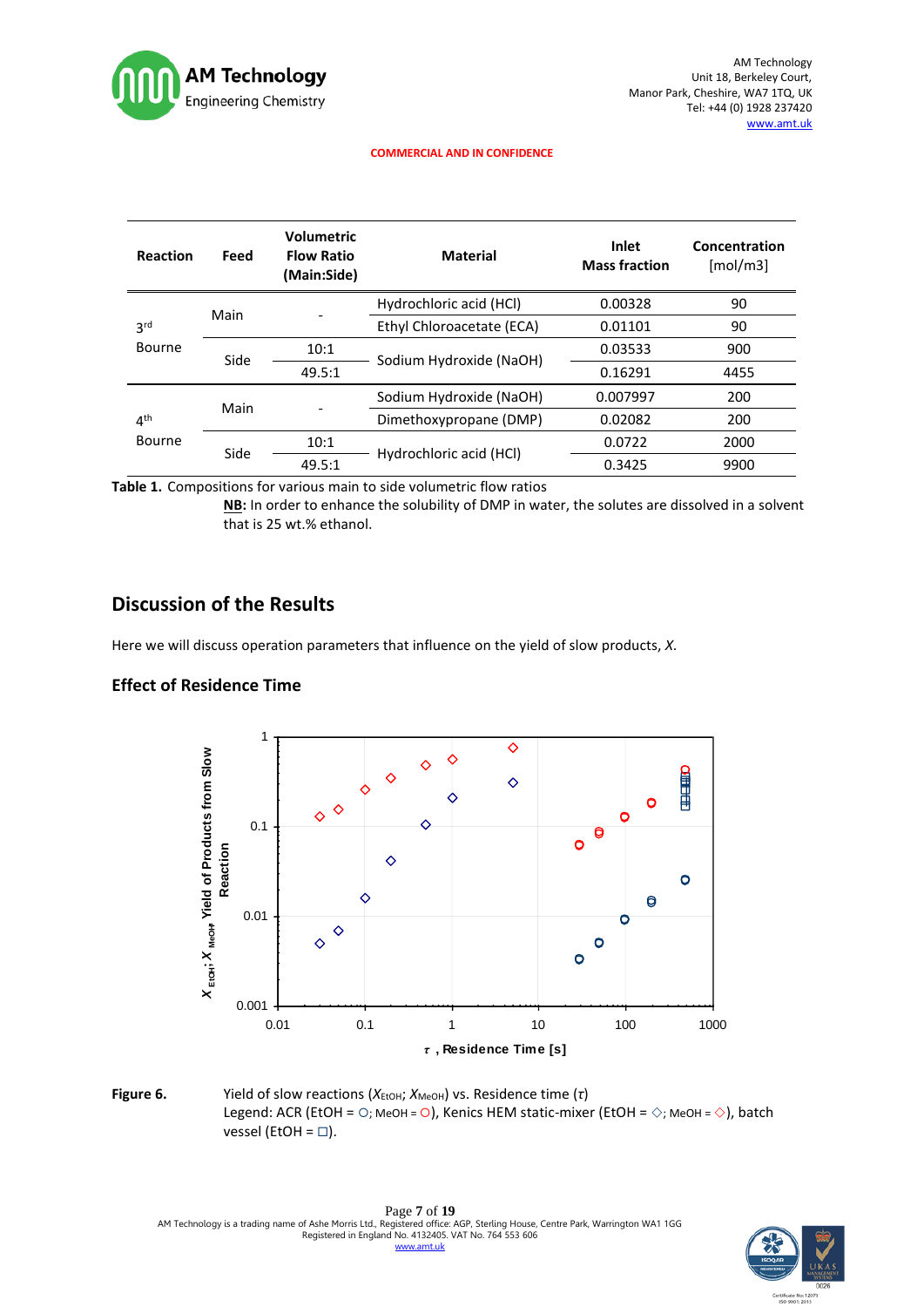

AM Technology Unit 18, Berkeley Court, Manor Park, Cheshire, WA7 1TQ, UK Tel: +44 (0) 1928 237420 [www.amt.u](http://www.amt/)k

#### **COMMERCIAL AND IN CONFIDENCE**

All plots within figure 6 indicate that increasing the residence time yields more unwanted product as expected. Larger residence times are yielded within the batch vessel and the ACR compared to the limitation of allowable operation within the Kenics HEM. However, aside from this it is evident that the ACR yields fewer amounts of products (from the slow reactions) in both cases compared to the other devices. The maximum conversion yielded from the ECA reaction is 0.0248, 0.314 and 0.353 within the ACR, Kenics HEM and the batch vessel respectively. This result is consistent with the maximum conversion of ECA of  $X = X_{\text{EtOH}} = 0.5$ , if the fluids were perfectly segregated and a 1:1:1 mole ratio A:B:D was used [Bourne and Yu; 1994]. Interestingly, the behavior of the ACR is very predictable especially comparing to that of the Kenics HEM. The yields of both slow reactions (*X*<sub>ЕtОН</sub>, *X*<sub>МеОН</sub>) are governed by the following correlation:

$$
X_{\text{EtOH}} = X_{\text{MeOH}} = K \cdot \tau^{\approx 0.7}
$$

Where constant, *K*, is ≈0.0003 and ≈0.006 for the 3<sup>rd</sup> and 4<sup>th</sup> Bourne reaction respectively. This also confirms that the 4<sup>th</sup> Bourne reaction is approximately 20 times faster than the 3<sup>rd</sup>.

The batch vessel was only applied to the  $3^{rd}$  Bourne reaction, as it is around 20 times slower than that of the 4 th, and shows constant residence time as the reacting stream was fed at a constant rate (≈5.667 ml·min-1 for *τ* = 500 s), although blend time varies due to the impeller speed.

It is worth noting that the highest Reynolds in the Kenics HEM is ≈12800, whereas in the ACR it is envisaged to be lower; thus, it is expected that at the same residence time, the Kenics HEM would out perform the ACR because the flow is considerably more turbulent. However when considering scale-up, an equal residence time keeps the actual time scales constant and seems to be the most prudent criterion as it is expected to be conservative.



### **Effect of the Reynolds Number**

**Figure 7.** Yield of slow reaction  $(X_R)$  vs. Reynolds number (Re) for all reactors at various residence times, *τ*.

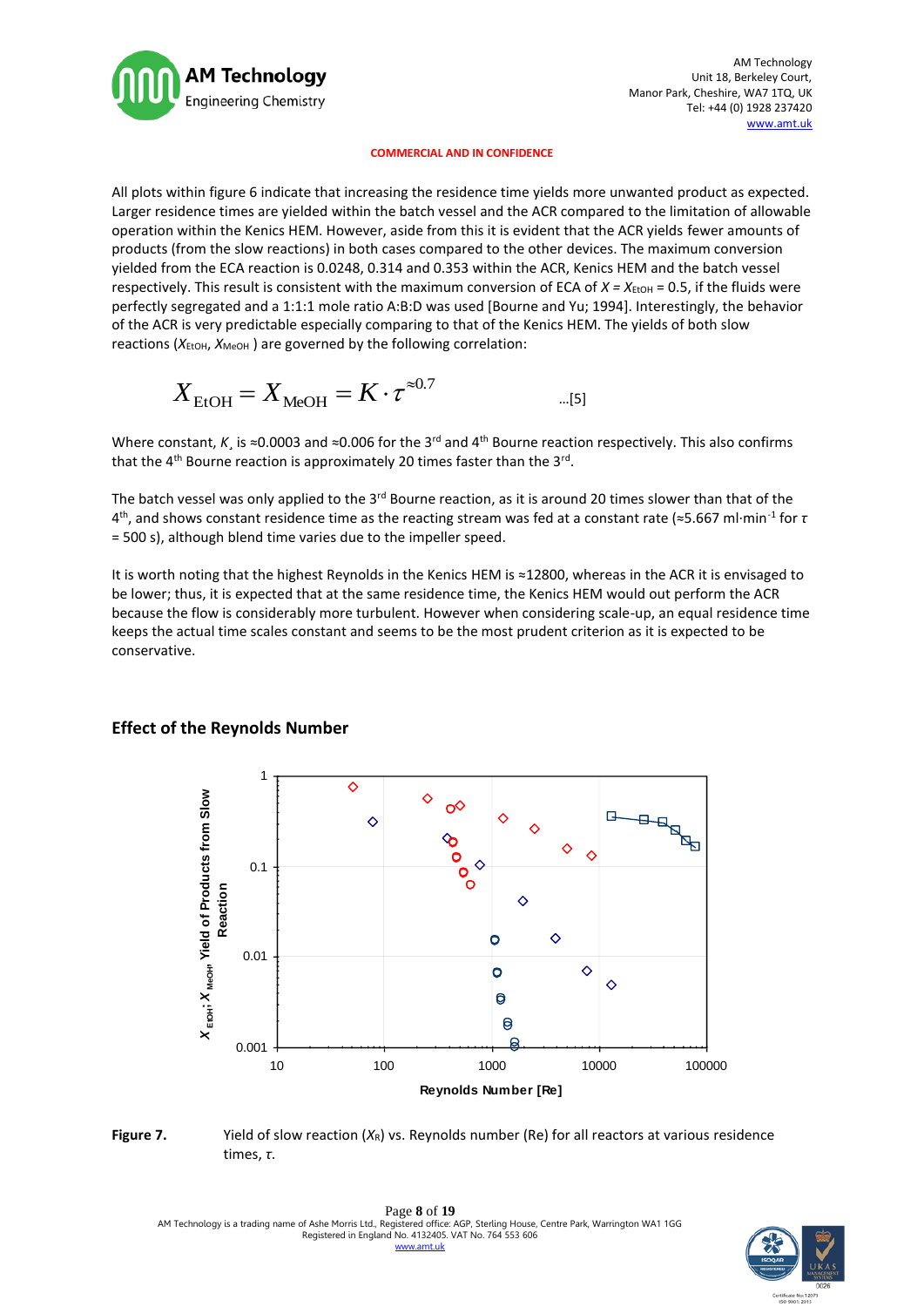

Legend: ACR (EtOH =  $\bigcirc$ ; MeOH =  $\bigcirc$ ), Kenics HEM static-mixer (EtOH =  $\diamond$ ; MeOH =  $\diamond$ ), batch vessel (EtOH =  $\square$ ).

Yields analysed by gas chromatography for the range of residence are presented graphically against the Reynolds numbers of all three reactors, *X* vs. Re (Figure 7).

Transitional mixing mechanism of mixed layers and eddies are evident under the tested operating conditions within the ACR, created from kinetic energy dissipation from flow rate and the oscillating motion. Similar Reynolds numbers for both the batch vessel and for the Kenics HEM (4th Bourne reaction) have been reported [Tipnes et al.; 1994, Taylor et al.; 2005].

As expected all plots show yield of slow products decreases with increasing Reynolds number. This is likely a result of the data bridging the transition regime of the increasing Reynolds, due to an increase in the mixing rate from the flow becoming more turbulent, therefore, more kinetic energy being dissipated.

The batch vessel shows Reynolds at different impeller speeds which uphold similar gradients to the Kenics HEM. Unlike the Kenics HEM however, the Reynolds within the ACR increases independent of the stream velocity from the intensity of lateral oscillations, as seen by steep gradient. This point is further emphasized by shape of the curves Figure 8, where Reynolds numbers are determined for an ACR with and without oscillations for the range of residence times. At equal Reynolds, there is a large advantage for the ACR as the residence time is much larger, more like a semi-batch approach as opposed to a purely continuous, advantageous when considering process controllability.



### **Figure 8.** Reynolds number (Re) vs. Residence time (*τ*), at two oscillating frequencies, highlighting Re independent of flow rate. Legend: 130 osc.·min<sup>-1</sup> = 2.167 Hz (O), 0 osc.·min<sup>-1</sup> = 0 Hz ( $\triangle$ )

The batch vessel for various impeller speeds (*N*) remains entirely in the turbulence regime. The Kenics HEM bridges the transition regime for pipe flow. Reynolds numbers determined for the ACR are within the transition regime, and below full turbulence of 10<sup>4</sup> assuming the cells behave similar to impeller driven batch vessels [Tatterson, 1994]. To typify the contribution of Reynolds against the other reactors in Figure 7, average values for the system as a whole were given at the observed residence times. However, a truer representation

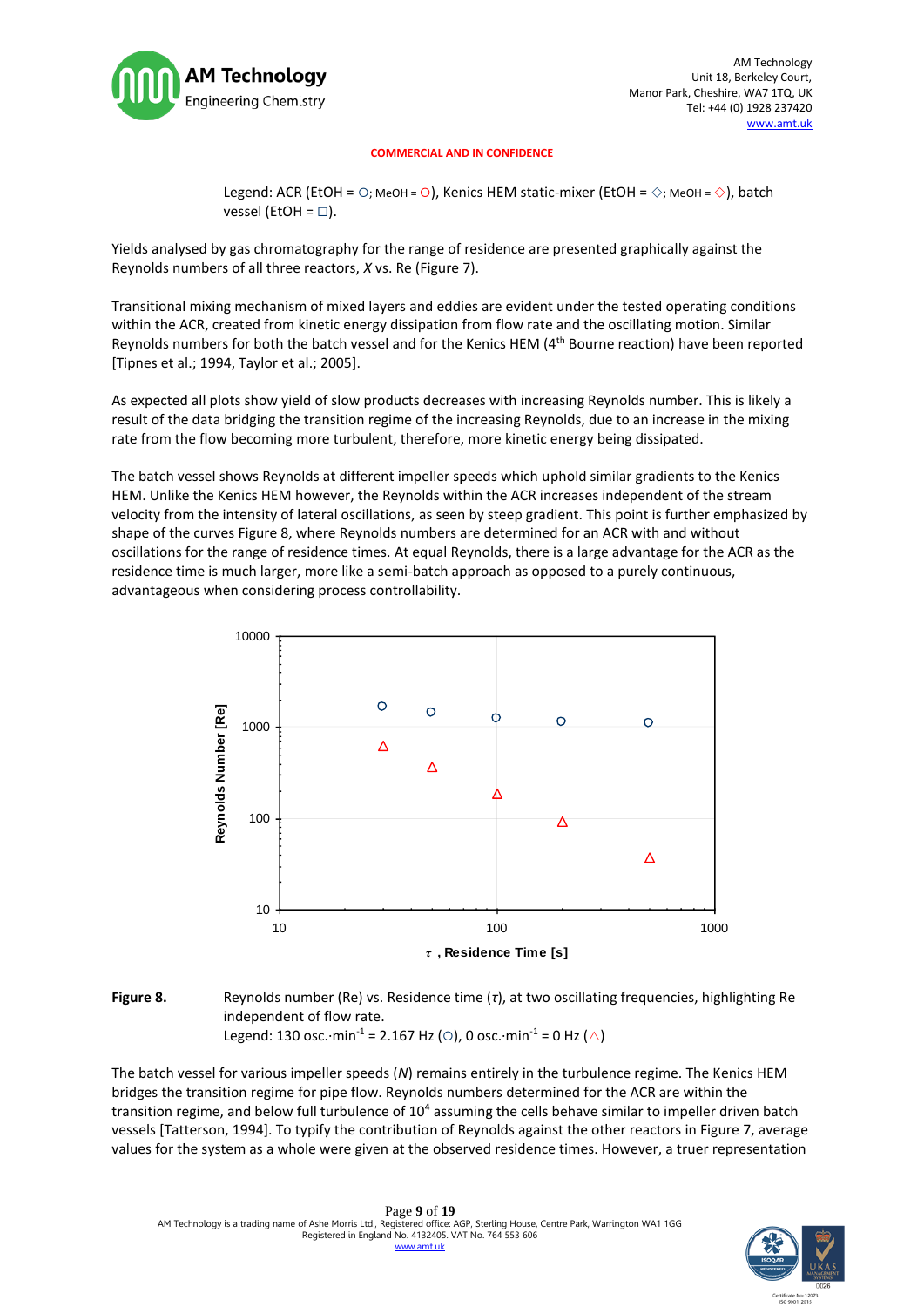

indicates the broad range of Reynolds (within the ACR) for a range of residence times whilst oscillating at the maximum frequency of 130 osc. $\cdot$ min<sup>-1</sup> (Figure 9).

The ACR is able to configure the internal geometry to the reaction scheme, thus matching closely to the process. The Reynolds number within each cell would also vary. For example, in the same way the active volume within the successive cells increases, the corresponding Reynolds also increases, as seen by the plots for Reynolds at typical residence times of 30 and 500 s for both  $3^{rd}$  and  $4^{th}$  Bourne reactions (Figure 9).



**Figure 9.** Active volume per cell (*V*<sub>cell</sub>) vs. Reynolds number (Re), highlighting polynomial plots at given Re. Legend:  $3^{rd}$  Bourne reaction (500 s =  $\circ$ ; 30 s =  $\triangle$ ), 4<sup>th</sup> Bourne reaction (500 s =  $\circ$ ; 30 s =  $\triangle$ ).

The calculation of Reynolds within the cells of the ACR was based on a well-known empirical relation:

$$
\text{Re}_{\text{ACR}} = \frac{\vec{v} \cdot D_{\text{agitator}} \cdot \overline{\rho}}{\overline{\mu}}
$$

Where, v and  $D_{\text{agitator}}$  are the velocity component (m·s<sup>-1</sup>) and diameter (m) of agitator element respectively. Consider a typical cell; the velocity term is a combination of the velocity entering the cell from the preceding plug flow channel, and the velocity of the free-moving agitator element created by the oscillating ACR (Figure 10). To simplify the mechanism, the agitator element is assumed to behave similar to that of an impeller, and so has an angular velocity which agitates the surrounding fluid. Both components compliment each other as they travel in the same direction:

$$
\vec{v} = \vec{v}_{\text{in}} + \vec{v}_{\text{agitator}} = \left(\frac{\dot{m} \cdot A_{\text{channel}}}{\overline{\rho}}\right) + \left(\omega_{\text{agitator}} \cdot R_{\text{cell}}\right) \quad \text{and} \quad \text{and} \quad \vec{v} = \vec{v}_{\text{in}} + \vec{v}_{\text{in}} \quad \text{and} \quad \vec{v} = \vec{v}_{\text{in}} + \vec{v}_{\text{in}} \quad \text{and} \quad \vec{v} = \vec{v}_{\text{in}} + \vec{v}_{\text{in}} \quad \text{and} \quad \vec{v} = \vec{v}_{\text{in}} + \vec{v}_{\text{in}} \quad \text{and} \quad \vec{v} = \vec{v}_{\text{in}} + \vec{v}_{\text{in}} \quad \text{and} \quad \vec{v} = \vec{v}_{\text{in}} + \vec{v}_{\text{in}} \quad \text{and} \quad \vec{v} = \vec{v}_{\text{in}} + \vec{v}_{\text{in}} \quad \text{and} \quad \vec{v} = \vec{v}_{\text{in}} + \vec{v}_{\text{in}} \quad \text{and} \quad \vec{v} = \vec{v}_{\text{in}} + \vec{v}_{\text{in}} \quad \text{and} \quad \vec{v} = \vec{v}_{\text{in}} + \vec{v}_{\text{in}} \quad \text{and} \quad \vec{v} = \vec{v}_{\text{in}} + \vec{v}_{\text{out}} \quad \text{and} \quad \vec{v} = \vec{v}_{\text{in}} + \vec{v}_{\text{out}} \quad \text{and} \quad \vec{v} = \vec{v}_{\text{in}} + \vec{v}_{\text{out}} \quad \text{and} \quad \vec{v} = \vec{v}_{\text{in}} + \vec{v}_{\text{out}} \quad \text{and} \quad \vec{v} = \vec{v}_{\text{out}} + \vec{v}_{\text{out}} \quad \text{and} \quad \vec{v} = \vec{v}_{\text{out}} + \vec{v}_{\text{out}} \quad \text{and} \quad \vec{v} = \vec{v}_{\text{out}} + \vec{v}_{\text{out}} \quad \text{and} \quad \vec{v} = \vec{v}_{\text{out}} + \vec{v}_{\text{out}} \quad \text{and} \quad \vec{v} = \vec{v}_{\text
$$

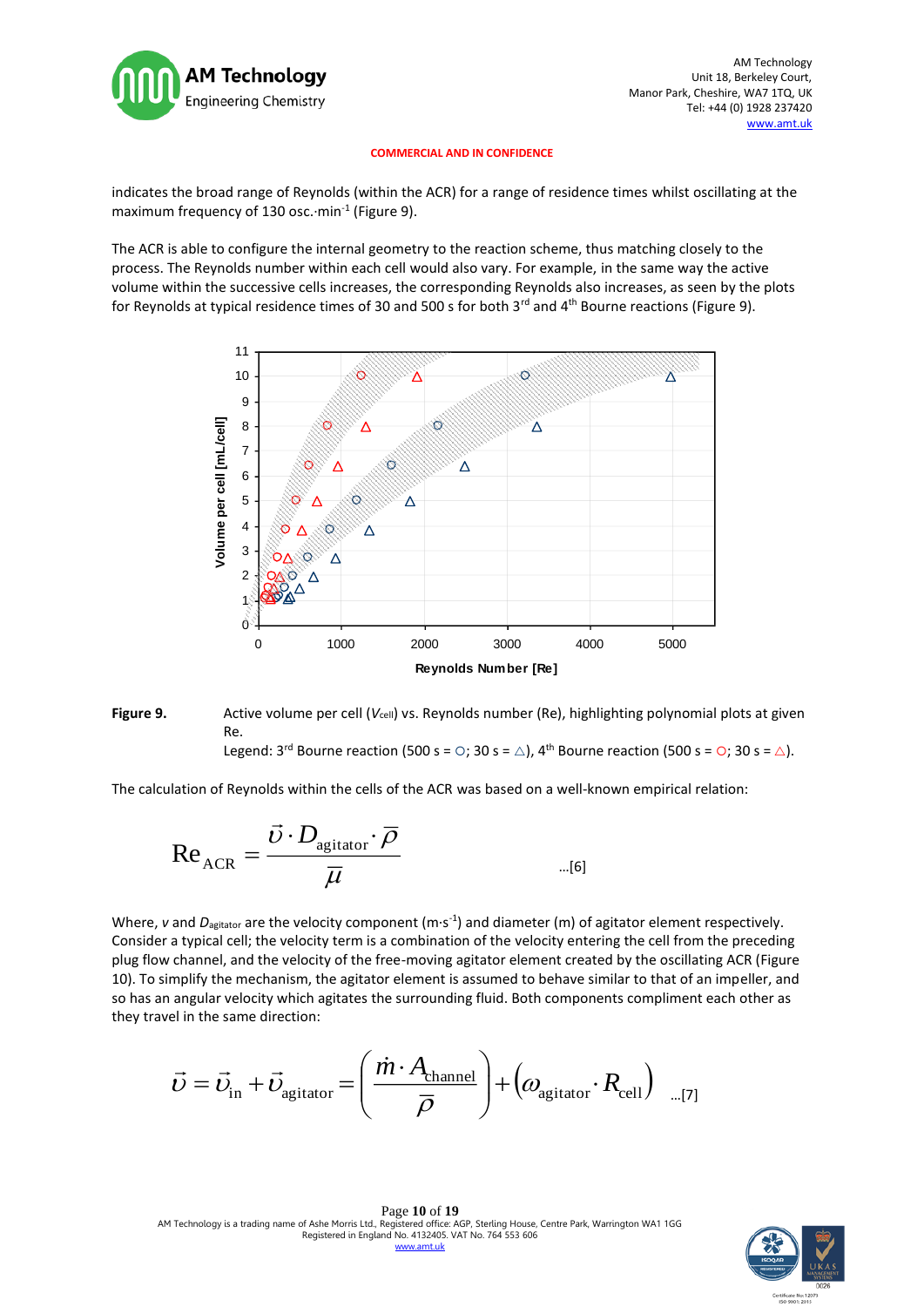





# **Micromixedness Ratio (***α***)**



**Figure 11.** Micromixedness ratio (α) vs. Residence time (*τ*) Legend: ACR (EtOH =  $\circ$ ; MeOH =  $\circ$ ), Kenics HEM static-mixer (EtOH =  $\diamond$ ; MeOH =  $\diamond$ ), batch vessel (EtOH =  $\square$ ).

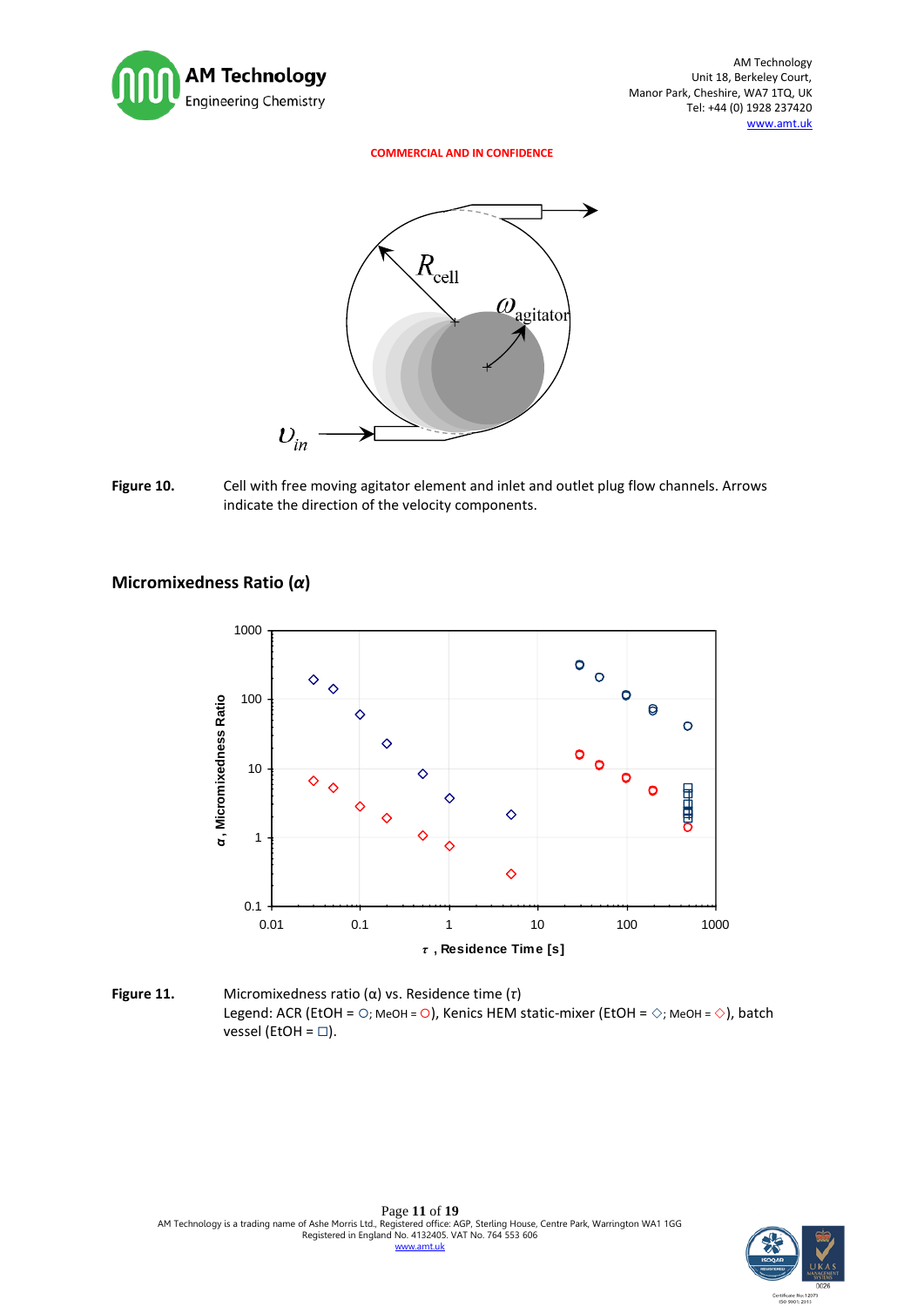

The micromixedness ratio (*α*) is defined as the ratio of perfectly mixed volume to a totally segregated volume in the system, and is calculated by the following expression:

$$
\alpha = \frac{V_{\text{Perfectlymixed}}}{V_{\text{Totallysegregated}}} = \frac{1 - X}{X}
$$
...(8)

High values of *α* indicate good micromixing, low values therefore imply poor micromixing. This ratio is interesting as it is closely related to the ratio of two characteristic times: *τr*, reaction time and *τm*, micromixing time [Fournier et al; 1996].

In all systems *α* decreases with increasing *τ*, thus the influence of improving mixing on product distribution is both demonstrated and quantified (Figure 11). As one would expect, the micromixing intensity constantly decreases with increasing residence times as seen for all cases (when *α* starts reducing, entering into macromixing conditions). In stirred batch reactors of similar volumes, Tipnes et al. [1994] have yielded similar *α* values for the 3rd Bourne reaction to those of this study, as do the *α* values of the Kenics HEM of the 4th Bourne reaction to results from Taylor et al. [2005]. The comparison of effectiveness ratio (*α*) with the other devices shows that the ACR is characterised by a high micromixing efficiency. The cell reactor out performs the stirred batch vessel in all conditions, whereas to some extent comparable to the Kenics mixer. For example, consider the 4th Bourne reaction at a residence time of 100 s, a value of ≈7 is achieved for the *α* within the ACR. Similar values are obtained within the Kenics mixer at the largest observed inlet velocity giving a residence time of 0.03 s.

To be able to truly quantify the influences on micromixing, the energy dissipation rate, *ε*, into the bulk fluid must be the controllable parameter and evaluated to the micromixedness ratio, *α*. The energy dissipation rate seems not only to be a good criterion for scale-up of micromixing efficiency in reactors, but also, a criterion for the comparison of micromixing efficiency, independent of feed location, in different of geometries of reactors [Nouri at al.; 2008]. This rate is straightforward to determine within the Kenics mixer and the batch vessel through accepted power laws that take the form:

$$
\alpha \propto a \cdot \varepsilon^{b} \qquad \qquad \ldots \qquad \ldots \qquad \qquad \ldots \qquad \qquad \ldots \qquad \qquad \ldots \qquad \qquad \ldots \qquad \qquad \ldots \qquad \qquad \ldots \qquad \qquad \ldots \qquad \qquad \ldots \qquad \qquad \ldots \qquad \qquad \ldots \qquad \qquad \ldots \qquad \qquad \ldots \qquad \qquad \ldots \qquad \qquad \ldots \qquad \qquad \ldots \qquad \qquad \ldots \qquad \qquad \ldots \qquad \qquad \ldots \qquad \qquad \ldots \qquad \qquad \ldots \qquad \qquad \ldots \qquad \qquad \ldots \qquad \qquad \ldots \qquad \qquad \ldots \qquad \qquad \ldots \qquad \qquad \ldots \qquad \qquad \ldots \qquad \qquad \ldots \qquad \qquad \ldots \qquad \qquad \ldots \qquad \qquad \ldots \qquad \qquad \ldots \qquad \qquad \ldots \qquad \qquad \ldots \qquad \qquad \ldots \qquad \qquad \ldots \qquad \qquad \ldots \qquad \qquad \ldots \qquad \qquad \ldots \qquad \qquad \ldots \qquad \qquad \ldots \qquad \qquad \ldots \qquad \qquad \ldots \qquad \qquad \ldots \qquad \qquad \ldots \qquad \qquad \ldots \qquad \qquad \ldots \qquad \qquad \ldots \qquad \qquad \ldots \qquad \qquad \ldots \qquad \qquad \ldots \qquad \qquad \ldots \qquad \qquad \ldots \qquad \qquad \ldots \qquad \qquad \ldots \qquad \qquad \ldots \qquad \qquad \ldots \qquad \qquad \ldots \qquad \qquad \ldots \qquad \qquad \qquad \ldots \qquad \qquad \ldots \qquad \qquad \ldots \qquad \qquad \ldots \qquad \qquad \ldots \qquad \qquad \ldots \qquad \qquad \ldots \qquad \qquad \ldots \qquad \qquad \ldots \qquad \qquad \ldots \qquad \qquad \ldots \qquad \qquad \ldots \qquad \qquad \ldots \qquad \qquad \ldots \qquad \qquad \ldots \qquad \qquad \ldots \qquad \qquad \ldots \qquad \qquad \ldots \qquad \qquad \ldots \qquad \qquad \ldots \qquad \qquad \ldots \qquad \qquad \
$$

Such power laws proportionally relate the energy dissipation rate to the micromixedness ratio, which characterises the kinetic energy dissipated within the system through determining constants *a* and *b*. For example, by varying the inlet stream velocity within the Kenics mixer and the impeller speed of the batch vessel.

However, within the ACR, energy dissipated to the bulk fluid is from three means, from;

- the inlet stream velocity into the system
- the internal geometrical orientation. Consider a particle within the bulk fluid entering the system from the inlet. The particle passes through a constricting region of the connecting channel which has unidirectional, laminar flow. Then expanding into the space within the cell which renders the particle the freedom to a turbulence regime from a velocity field with non-zero curl. Thereafter, the particle is once again subjected to the constricting channel, and so on.
- the frequency of oscillating movement of the ACR structure. This primarily agitates the bulk fluid (hence the particle) through lateral pendulum like oscillations of the free moving elements within the cells.

From these findings it is conceivable that an accurate measure of the dissipation rate is relatively complex at best. Nevertheless, the oscillatory movement dissipates a greater amount of energy to that of increasing the stream velocity as the perpendicular velocity (to the upward flow) of the ACR structure is ten times faster at its

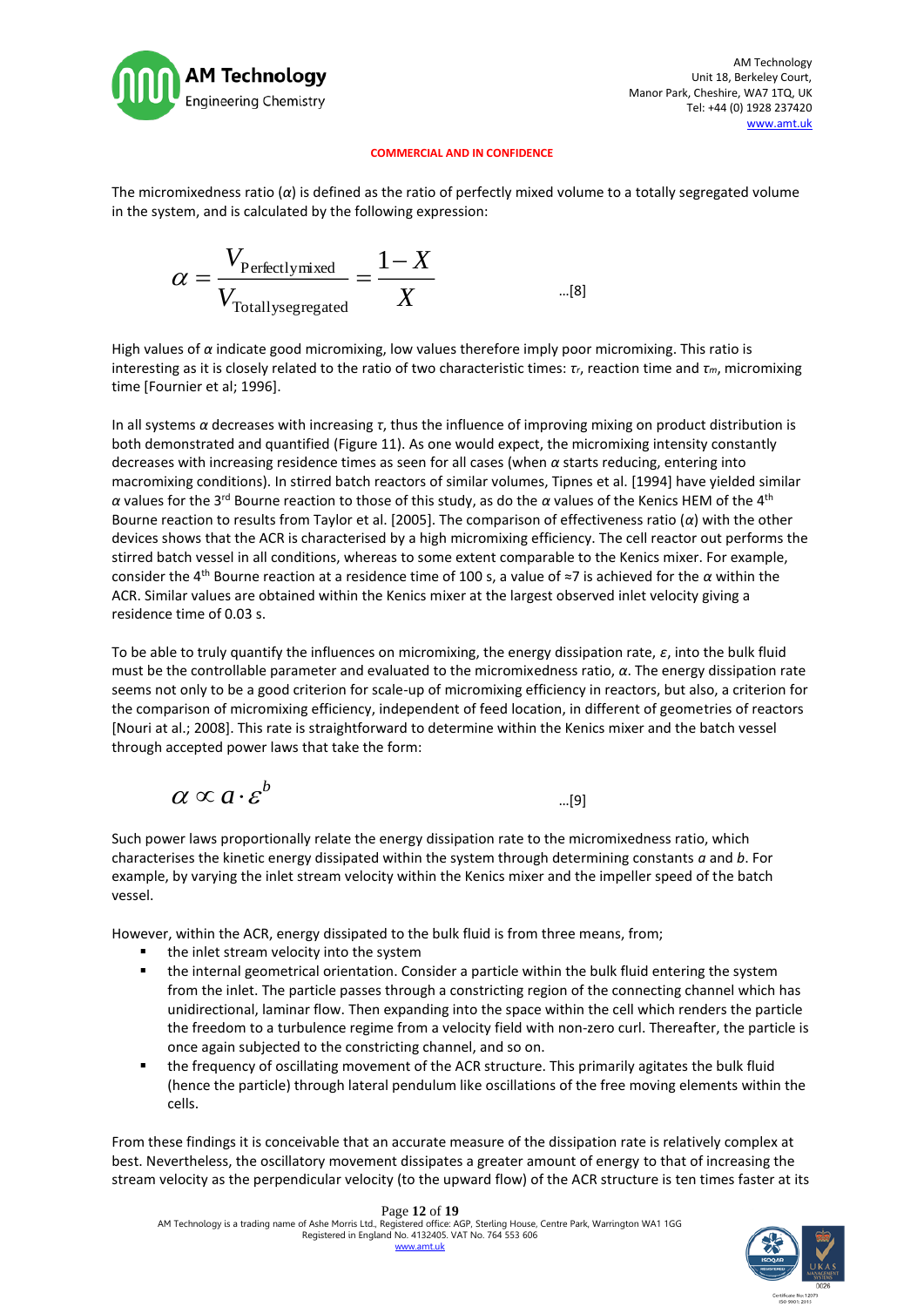

highest observed frequency (2.167 Hz  $\Rightarrow$  130 osc. $\cdot$ min<sup>-1</sup>  $\Rightarrow$  0.065 m $\cdot$ s<sup>-1</sup>) than its equivalent stream velocity for a *τ* = 500 s (Figure 12). An analysis of the micromixedness ratio, *α*, determined from ethanol yields of the 3<sup>rd</sup> Bourne reaction to varying oscillation frequencies was carried out. Noticeably by increasing the frequency has a positive impact of the effectiveness of micromixing in all residence times, and by a factor of ten at *τ* = 30 s. Importantly, this boasts that the energy dissipation rate can be increased and be independent of the stream velocity, allowing for large residence times with an extremely good of mixing. This is highly desirable within the pharmaceutical sector where flexibility of operating conditions adds value.



**Figure 12.** Micromixedness ratio (α) vs. Oscillating frequency (min<sup>-1</sup>), highlighting exponential plots at the minimum and maximum residence times. Legend: 500 s ( $\circ$ ), 30 s ( $\triangle$ ).

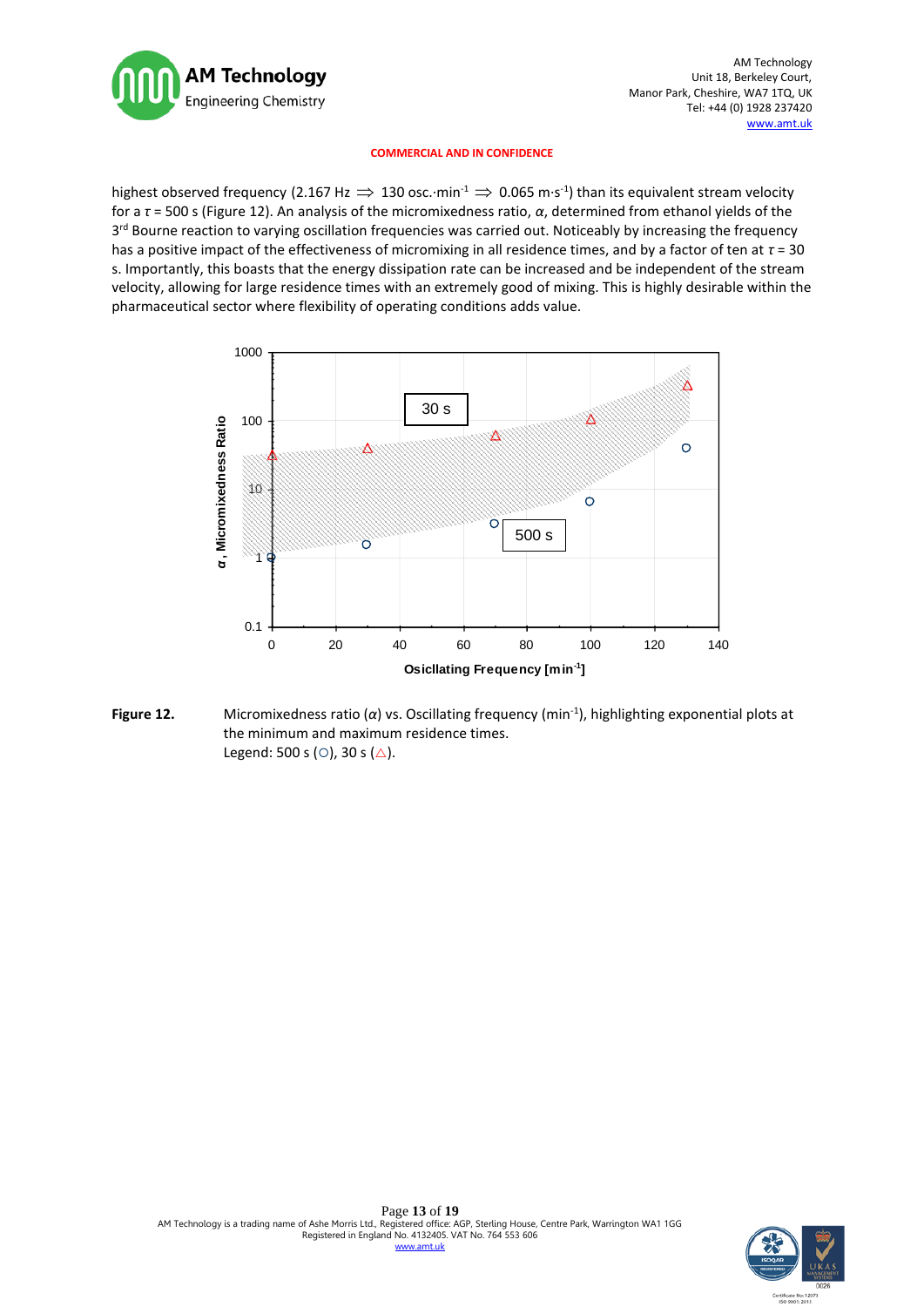

### **Effect of injection position of secondary stream at Cell 5 (midpoint)**



**b.**

**Figure 13.** Yield of slow reaction (*X*<sub>R</sub>) vs. Residence time (*τ*), for the 3<sup>rd</sup> Bourne reaction (a.) and the 4<sup>th</sup> Bourne reaction (**b.**). Legend: Samples taken from Cell 4 ( $\circ$ ), Samples taken from reactor outlet ( $\triangle$ )

The ACR is vertically orientated so that gravity aids in its operation through upward flow. Upward flow achieves a fully immersed system with low pressure drop, when dealing with fully liquid phase medium. However, it is clear that backflow is a concern. In theory, the plug flow channels that connect the cells are orientated to enable forward flow. The presence of minimal backflow was validated by introducing the

Page **14** of **19** AM Technology is a trading name of Ashe Morris Ltd., Registered office: AGP, Sterling House, Centre Park, Warrington WA1 1GG Registered in England No. 4132405. VAT No. 764 553 606 nt.uk

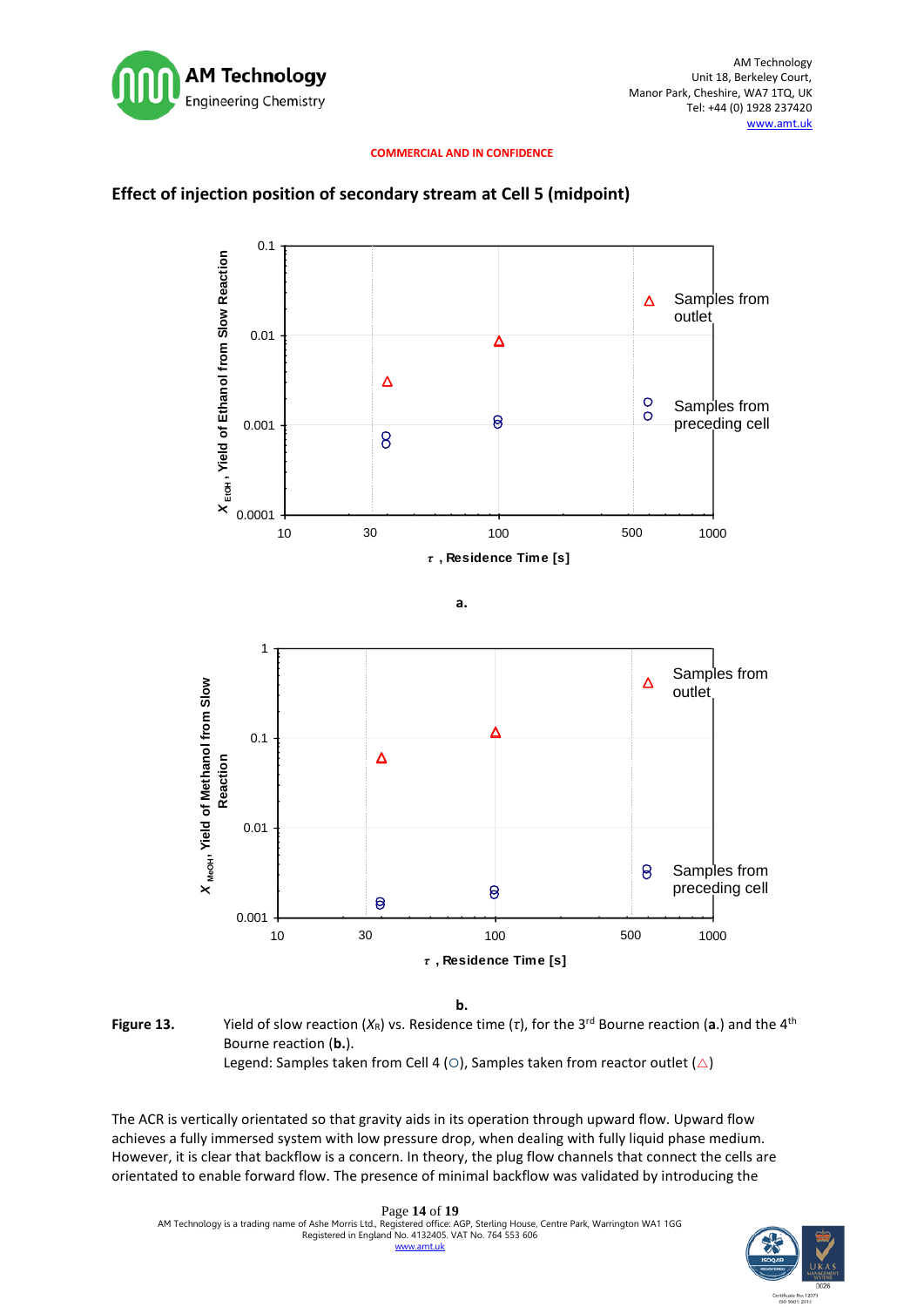

reacting side stream at an arbitrary location, e.g. at the midpoint, cell no. 5. The main and side streams were held at the corresponding volume flow ratios (main to side = 49.5:1) for all residence times. A sample was thereafter collected from the reactor effluent and from the preceding cell (cell no. 4). As before, both reactions were performed and the samples analysed by gas chromatography for ethanol and methanol content.

Figure 13 undoubtedly indicates good forward momentum within the ACR, with methanol content being two orders of magnitude less than the reactor outlet sample for the 4<sup>th</sup> Bourne reaction. However, due to the potency of sodium hydroxide the samples taken from the 3<sup>rd</sup> Bourne reaction show one order of difference in magnitude between both samples. As the residence time increases the samples from cell no. 4 also highlight an increase in the yield of slow products as expected, but surprisingly the increase is incremental. An explanation can be hypothesised from the prevailing direction of flow, i.e. perpendicular to the vertical, from the lateral frequency of oscillations (2.167 Hz for this study). The orientation of the connecting plug flow channels also play a vital role. It is worth noting that the fast kinetics of both reactions displays similar yields from reactor effluent samples to those found earlier.

### **Effect of various oscillation frequencies**





An experimental analysis was conducted to quantify the relevance of the agitator elements. As before, the  $3^{rd}$ Bourne reaction was performed in an empty setup and with agitator elements within each of the reaction cells, both to increasing oscillations. Both rate constants within the 3<sup>rd</sup> Bourne reaction are 2<sup>nd</sup> order, and thus the agitator elements were accordingly sized through pre-experimental models to give equal conversion within each of the ten cells within this setup, i.e. 10 % after the 1<sup>st</sup> cell, 20 % after the 2<sup>nd</sup> cell, and so on. A residence time of 200 s was set with a volume flow ratio of 10:1 (main to side). Samples collected at the reactor outlet were subsequently analysed.

The findings highlight that without the agitator elements there is propensity away from micromixing and towards macromixing (Figure 14). Increasing the oscillation frequency from 70 to 130 osc.min<sup>-1</sup> within the

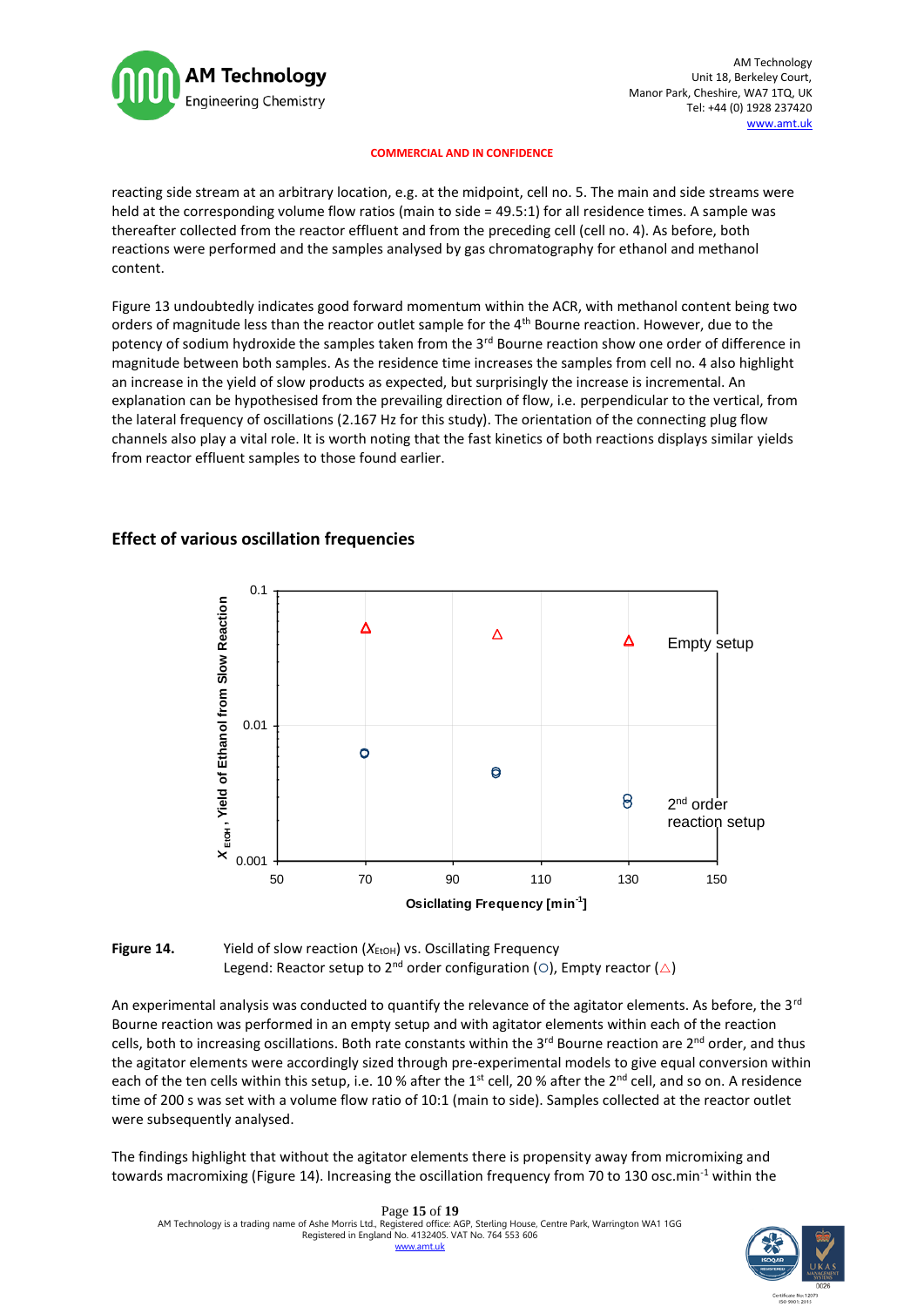

empty setup has a negligible effect on the yield of ethanol, as can be seen by the near horizontal gradient. This can be accounted for by the bulk fluid moving side to side with the oscillations of the ACR structure, thus acting as a single rigid body, with the inertia of the fluid having little or no impact on the mixing. On the other hand, the agitator elements implicate micromixing conditions, which is clearly evident with the large decrease in yields with the increase of oscillation frequency. The agitator elements are free moving bodies, and as expected, the side to side movement "agitates" the elements which agitate the fluid within the reaction cells.



### **Pressure Drop (ACR vs. Static mixer)**

**Figure 15.** Pressure drop (∆*P*) vs. Residence time (*τ*) Legend: ACR (EtOH =  $\circ$ : MeOH =  $\circ$ ), Kenics HEM static-mixer (EtOH =  $\circ$ : MeOH =  $\circ$ )

Despite the various advantages of the Kenics static mixers, its use can often be restricted due to the substantially large pressure drop caused by the helical elements. It might be envisaged that the mixing strength of the Kenics static mixer is achieved at the expense of high pressure drop. In this regard, it is an important issue to make a reliable pressure drop correlation in the Kenics mixer to the ACR. The benefits of *a priori* estimating pressure drop are straightforward. In a designing stage, it is a prerequisite to calculate the power of the pump. Besides, pressure drop estimation is valuable in determining the possible operating window of the mixer/reactor.

The pressure drop within the Kenics mixer was calculated on the basis of three dimensionless groups, i.e. friction factor, Reynolds, and element length to diameter ratio [Song and Han; 2005] and confirmed from a geometry with and without packing [Boss and Czastkiewicz; 1982]. The pressure drops of both reactors are measured against the monitored residence times, Kenics mixer on the left y-axis and ACR on the right y-axis (Figure 15). The early assumptions of mixing strength within the Kenics mixer are quantified from the ∆*P* especially at the lower residence times. On the contrary the ACR, due to its upward flow, utilises a much lower pressure drop, whilst maintaining a high level of mixing intensity.

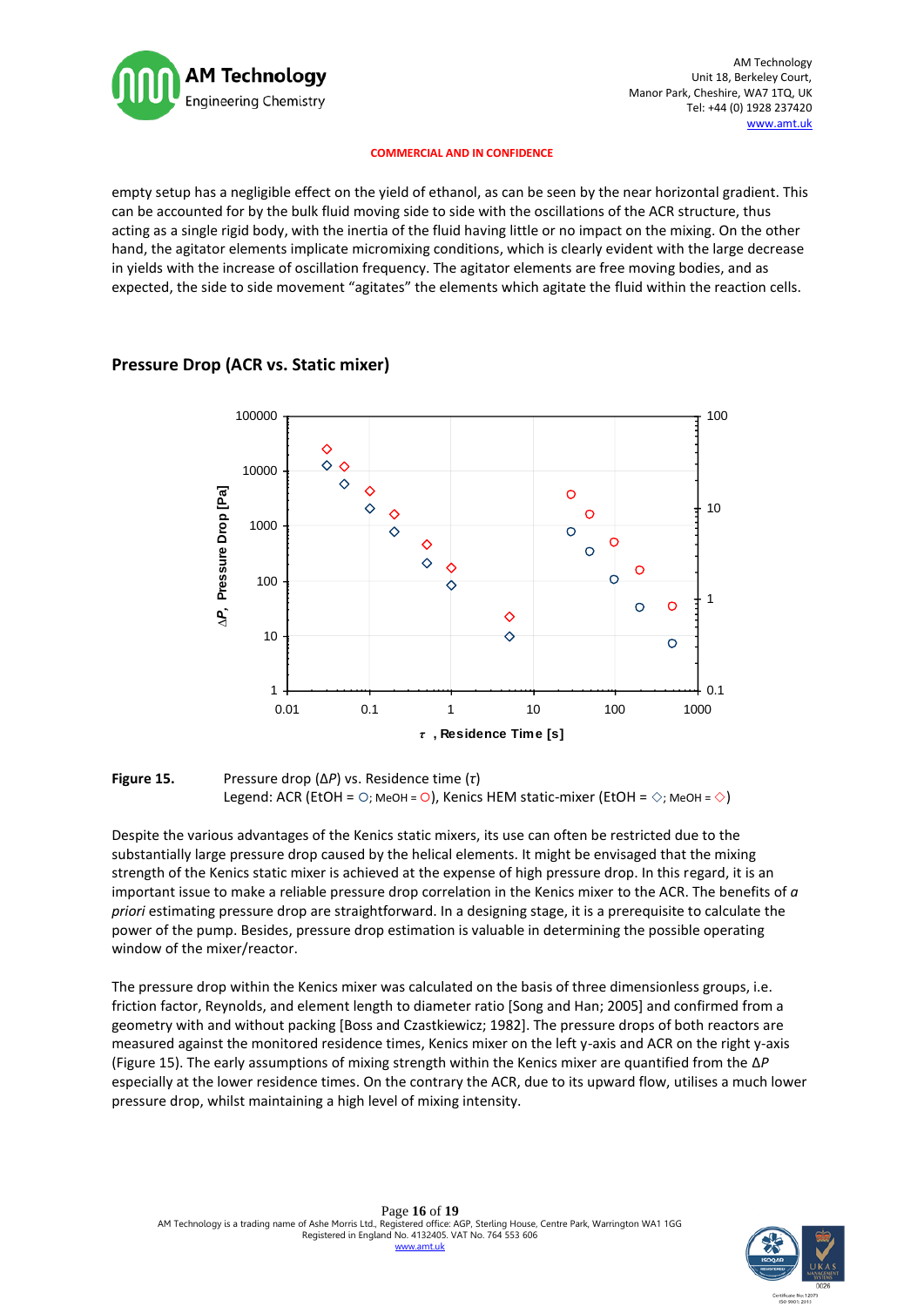

Through systematic graphical analysis, we successfully obtain curves describing the pressure drop characteristics in the Kenics static mixer and the ACR, from the following power relation:

$$
\Delta P_{\text{Kenics}} = \Delta P_{\text{ACR}} = c \cdot \tau^d \qquad \qquad \ldots \qquad \qquad \ldots \qquad \qquad \ldots \qquad \qquad \ldots \qquad \qquad \ldots \qquad \qquad \ldots \qquad \qquad \ldots \qquad \qquad \ldots \qquad \qquad \ldots \qquad \qquad \ldots \qquad \qquad \ldots \qquad \qquad \ldots \qquad \qquad \ldots \qquad \qquad \ldots \qquad \qquad \ldots \qquad \qquad \ldots \qquad \qquad \ldots \qquad \qquad \ldots \qquad \qquad \ldots \qquad \qquad \ldots \qquad \qquad \ldots \qquad \qquad \ldots \qquad \qquad \ldots \qquad \qquad \ldots \qquad \qquad \ldots \qquad \qquad \ldots \qquad \qquad \ldots \qquad \qquad \ldots \qquad \qquad \ldots \qquad \qquad \ldots \qquad \qquad \ldots \qquad \qquad \ldots \qquad \qquad \ldots \qquad \qquad \ldots \qquad \qquad \ldots \qquad \qquad \ldots \qquad \qquad \ldots \qquad \qquad \ldots \qquad \qquad \ldots \qquad \qquad \ldots \qquad \qquad \ldots \qquad \qquad \ldots \qquad \qquad \ldots \qquad \qquad \ldots \qquad \qquad \ldots \qquad \qquad \ldots \qquad \qquad \ldots \qquad \qquad \ldots \qquad \qquad \ldots \qquad \qquad \ldots \qquad \qquad \ldots \qquad \qquad \ldots \qquad \qquad \ldots \qquad \qquad \ldots \qquad \qquad \ldots \qquad \qquad \ldots \qquad \qquad \ldots \qquad \qquad \ldots \qquad \qquad \ldots \qquad \qquad \ldots \qquad \qquad \ldots \qquad \qquad \ldots \qquad \qquad \ldots \qquad \qquad \ldots \qquad \qquad \ldots \qquad \qquad \ldots \qquad \qquad \ldots \qquad \qquad \ldots \qquad \qquad \ldots \qquad \qquad \ldots \qquad \qquad \ldots \qquad \qquad \ldots \qquad \qquad \ldots \qquad \qquad \ldots \qquad \qquad \ldots \qquad \qquad \ldots \qquad \qquad \ldots \qquad \qquad \ldots \qquad \qquad \ldots \qquad \qquad \ldots \qquad \qquad \ldots \q
$$

Where constant *d* is ≈-1.4 and ≈-1 for the Kenics mixer and the ACR respectively. However, constant *c* is determined on the basis of the above mentioned dimensionless groups for the Kenics mixer, whereas the ACR utilises the superficial stream velocity instead of the element length to diameter ratio. The proposed pressure drop correlation is distinguished from the existing correlations by the fact that it applies to the whole range of Reynolds from laminar to turbulence.

# **Analysis Considering Micro- and Mesomixing Time Scales**

The 1941 theory of Kolmogorov introduces the idea that the smallest scales of turbulence are universal (similar for every turbulent flow) and that they depend only on energy dissipation rate, *ε*, and kinematic viscosity, *ν* [Pope; 2000]. The definitions of the Kolmogorov microscales can be obtained using this idea and dimensional analysis. Since the dimension of kinematic viscosity is length<sup>2</sup>/time, and the dimension of the energy dissipation rate per unit mass is length<sup>2</sup>/time<sup>3</sup>, the only combination that has the dimension of time is

 $\left(\!\!{\,}^{\mathop{}\limits_{}}_{\mathop{}\limits^{}}\right)^{\mathop{}\limits_{}}_{\mathop{}\limits^{}}\right)^{\mathop{}\limits_{}}_{\mathop{}\limits^{}}$  $\tau_{\eta} = \bigvee_{\mathcal{E}} \int^{2}$  which is the Kolmogorov time scale. The time scales (or time constants) identified by Baldyga,

Bourne and Hearn [1997] are adapted from Kolmogorov and presented here as Equations 11-13, used here for determining the appropriate time scales.

In liquids, the "engulfment" of new fluid is the rate limiting step in micromixing [Equation 11] and not molecular diffusion has been shown by Baldyga and Bourne [1989];

$$
\tau_e \cong E^{-1} \cong 17.31 \cdot \left(\frac{v}{\varepsilon}\right)^{\frac{1}{2}}
$$
 ... (11)

Two mesomixing mechanisms have been identified: a) turbulent dispersion, whereby a feed stream spreads out transverse to its local streamline with a time constant of *τ*d;

$$
\tau_d \cong \frac{Q_2}{\nu \cdot \xi \cdot N_F} \qquad \qquad \ldots \qquad \qquad \ldots \qquad \qquad \ldots \qquad \qquad \ldots \qquad \qquad \ldots \qquad \qquad \ldots \qquad \qquad \ldots \qquad \qquad \ldots \qquad \qquad \ldots \qquad \qquad \ldots \qquad \qquad \ldots \qquad \qquad \ldots \qquad \qquad \ldots \qquad \qquad \ldots \qquad \qquad \ldots \qquad \qquad \ldots \qquad \qquad \ldots \qquad \qquad \ldots \qquad \qquad \ldots \qquad \qquad \ldots \qquad \qquad \ldots \qquad \qquad \ldots \qquad \qquad \ldots \qquad \qquad \ldots \qquad \qquad \ldots \qquad \qquad \ldots \qquad \qquad \ldots \qquad \qquad \ldots \qquad \qquad \ldots \qquad \qquad \ldots \qquad \qquad \ldots \qquad \qquad \ldots \qquad \qquad \ldots \qquad \qquad \ldots \qquad \qquad \ldots \qquad \qquad \ldots \qquad \qquad \ldots \qquad \qquad \ldots \qquad \qquad \ldots \qquad \qquad \ldots \qquad \qquad \ldots \qquad \qquad \ldots \qquad \qquad \ldots \qquad \qquad \ldots \qquad \qquad \ldots \qquad \qquad \ldots \qquad \qquad \ldots \qquad \qquad \ldots \qquad \qquad \ldots \qquad \qquad \ldots \qquad \qquad \ldots \qquad \qquad \ldots \qquad \qquad \ldots \qquad \qquad \ldots \qquad \qquad \ldots \qquad \qquad \ldots \qquad \qquad \ldots \qquad \qquad \ldots \qquad \qquad \ldots \qquad \qquad \ldots \qquad \qquad \ldots \qquad \qquad \ldots \qquad \qquad \ldots \qquad \qquad \ldots \qquad \qquad \ldots \qquad \qquad \ldots \qquad \qquad \ldots \qquad \qquad \ldots \qquad \qquad \ldots \qquad \qquad \ldots \qquad \qquad \ldots \qquad \qquad \ldots \qquad \qquad \ldots \qquad \qquad \ldots \qquad \qquad \ldots \qquad \qquad \ldots \qquad \qquad \ldots \qquad \qquad \ldots \qquad \qquad \ldots \qquad \qquad \ldots \qquad \qquad \ldots \qquad \qquad \
$$

And b) the inertial convective turbulent dispersion of the entering feed, *τ*s:

3 1 2 2 *C S* …[13]

Where, *Q*<sup>2</sup> is the volumetric flow rate of the side stream, *υ* is the superficial liquid velocity, *ξ* is the turbulent diffusivity, and  $N_F$  is the number of side feed ports. The integral scale of concentration fluctuations,  $\Lambda_c$ , can be

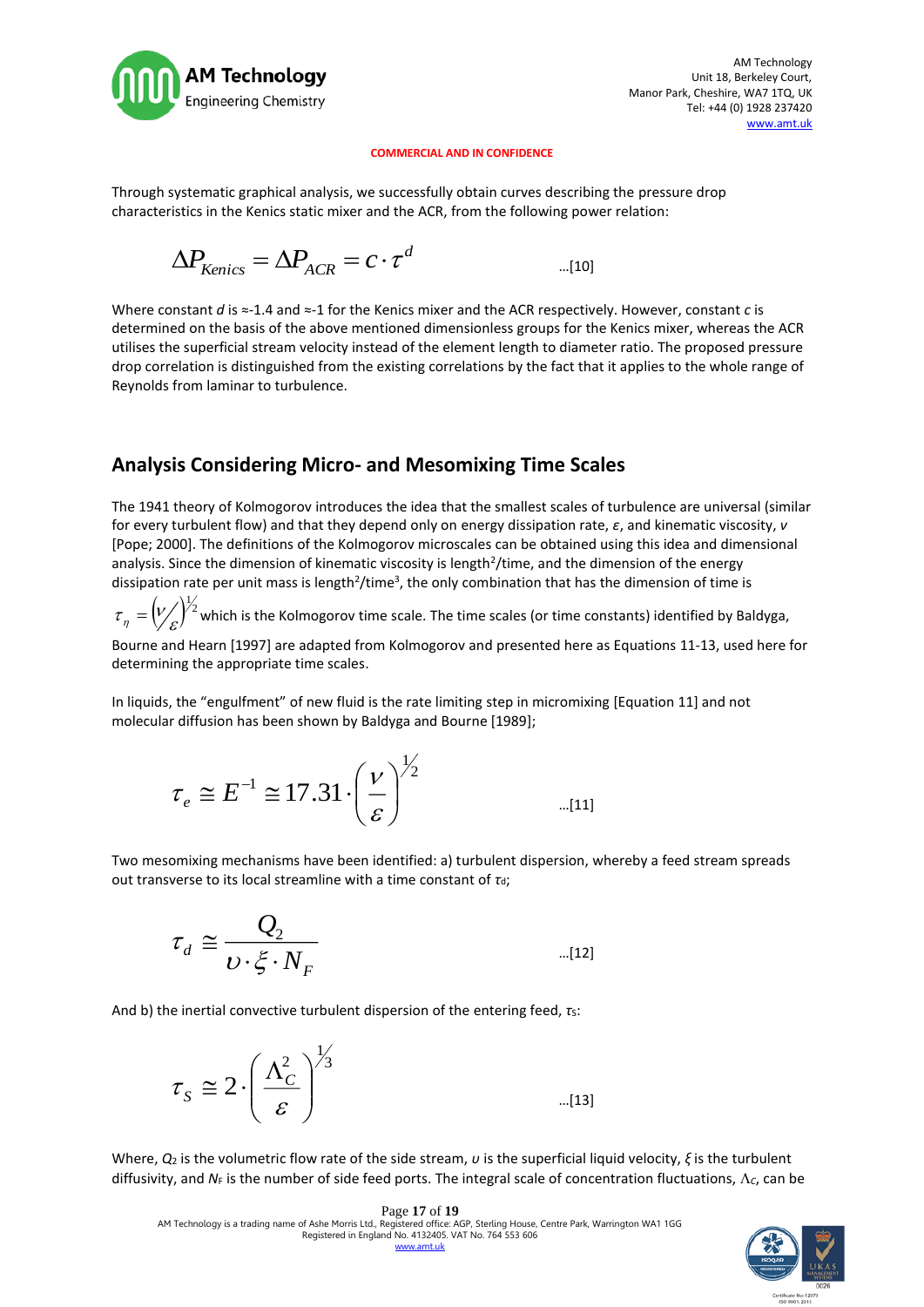

described by the cascade in the concentration spectrum. When a spot of pure, unmixed solution is mixed by a turbulent flow, the velocity fluctuations of smaller scale distort this sport and produces concentration fluctuations (see Figure 1 in Baldyga et al. [1997]).

Comparison of time constants allows a controlling mechanism to be identified, i.e. comparing micro- and mesomixing, the influence of viscosity on micromixing is evident in Equation 11. It is also worth noting that as *ε* increases, *τ*<sup>e</sup> decreases faster than *τ*S, which suggests a change in controlling mechanism from micro- to mesomixing. An example of this shift would be by increasing the feed rate or impeller speed if considering a semi-batch operation. Subsequently, we will illustrate the controlling mechanism within the ACR.

Figure 16 displays the characteristic times that have the same scaling as momentum diffusion.

$$
\propto \left(\frac{V}{\varepsilon}\right)^{1/2}
$$

**Figure 16.** Characteristic time, (s) vs. Reynolds number (Re), thus the residence time in the ACR, Legend:

# **Conclusions**

The  $3<sup>rd</sup>$  and  $4<sup>th</sup>$  Bourne reactions were used as a means of comparing the performance of standard mixing equipment, i.e. batch vessel with stirrer and Kenics static mixer, to the novel agitated cell reactor (ACR). The chosen test reactions are sufficiently fast, with the  $4^{th}$  Bourne being approximately 20 times faster than the 3<sup>rd</sup>, to allow investigation within the three equipages already mentioned. The effect of residence times, Reynolds numbers, micromixedness ratio, pressure drop, side stream feed locations were characterised. All results seem to be reliable with high reproducibility, due to simple experimental procedure.

The results obtained within the ACR indicate a higher level of mixing efficiency than the other devices for both reactions, especially for the slower 3<sup>rd</sup> Bourne. The high level of power dissipation is an acceptable criterion for micromixing control, while control of the residence time is a conservative approach to mesomixing conditions. High level of mixing, indicative of the micromixing scale is achieved whist having a large operating window in terms of the residence time. The power dissipated from varying the oscillation frequency is shown to have a large effect on the micromixedness ratio (*α*) thus maintaining the near micomixing control.

The vertical orientation of the ACR and the high residence times are perceived as issues for plug flow behaviour, however, negligible back mixing and low pressure drops have been validated.

# **Acknowledgments**

Robert Ashe and David Morris of AM Technology are thanked for providing equipment and giving permission to publish the experimental results.